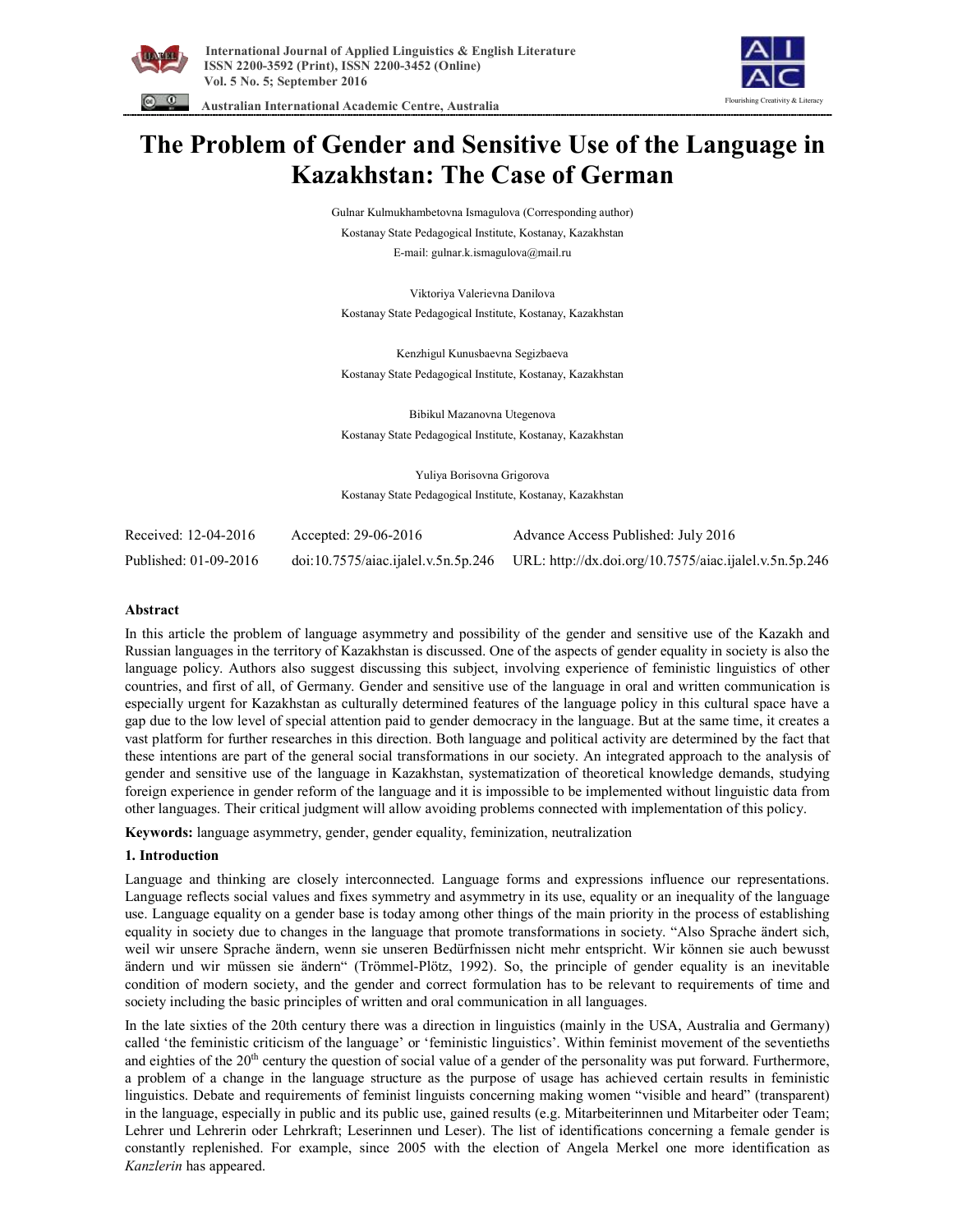Professors Senta Trömmel-Plötz and Luise F. Pusch were the pioneers of feministic linguistics in Germany who transformed the public consciousness so that initially there are two genders and a masculine one can't be common for both genders. Their long-term debate about political and social ability of women helped the process of representation of women within all spheres of life. (Pusch, 1984; Trömel-Plötz, 1988). One of the existing postulates tells about "doing gender" as a bilateral process. "Produktion und Rezeption sind danach interagierende Komponenten, die letztlich nur gemeinsam "erfolgreiches" doing gender gewährleisten (Gottburgsen, 2000).

Numerous examples from various areas of social and political life are the proof of that the modern languages have been strongly changed. Due to great efforts by the USA (Guidelines for Equal Treatment of the Sexes in Social Studies Textbooks, 1972), Canada, Great Britain, Australia issued recommendations on elimination of the sexual use of the language in the professional environment, public institutions. In Germany (1974 and 1975), France and Austria, national and regional recommendations on linguistically equal use of gender supported by various legislative authorities and the international agreements were issued. After foundation of the Women's communicative center in Wiesbaden (Wiesbadener Frauenkommunikationszentrums) in 1990 issues of the gender and specific use of language were strictly brought up, e.g. it was connected with problems of legal and administrative language, participation of men and women in political discourse (Margot Brunner, 1992, I. Auflage, 1992). Among active supporters were the following: the president of German Bundestag - Prof. Dr. R. Süssmuth, Stadträtin E. Mikfeld, linguist, Prof. Dr. L F. Pusch, the head of editorial board of Duden - Prof. Dr. G. Drosdowski who were engaged in the process of changes in the language use.

Gender linguistics is a rather young branch of linguistics not only in Kazakhstan, but also in the former Soviet Union. It was found in the ninetieth of the 20th century. Modern researches illustrate the relevance and urgency of the topic of linguistically equal gender use (Horvath, L.K., Merkel, E.F., Maass, A. and Sczesny, S.,2016) including possible ways of avoiding linguistic female stereotyping and discrimination (Sczesny S, Formanowicz M., Moser, F., 2016), etc.

## **2. Methodology**

The essential contribution to the development of gender linguistics was made by Dr. A. Kirilina (Kirilina, 1997, 1998, 2000), I.I. Chaleeva, O. Voronina (Voronina, 2001), etc.

The question of the need of Gender Mainstreaming for language policy in the former Soviet Union has been thoroughly studiedby Tolstokorova A.V. in the article "Gender and sensitive reform of language as an element of global social policy: experience of the international women's movement" consecrates relevance of a problem of linguistic gender equality in the former Soviet Union and need of development of gender approach to language policy aimed at dealing with language sexism. "In the former Soviet Union special attention was not paid to linguistic aspect of gender equality, and discussion of a problem in scientific and popular publications still has sporadic character" (Tolstokorova, 2005).

In world practice woman is viewed as the mistress of the fate with active living position who can not only assert the rights in society, but also offer new approaches to the solution of urgent problems. Socio-political changes in society gradually influence gender way and the system of language. The gender marked lexicon includes the following words in the Russian language, for example: "the business lady", "the businesswoman", "the iron lady", "all people are sisters" ( analogous to the journal as an antipode to the statement that "all people are brothers"). The word "feminist" ceased to be perceived as something far, introduced from the West and hostile to national identity. In the Kazakh language analogy for above mentioned phrases are called nominations of the lexeme "the isker aiel", formed by "isker"/ "the businessman" and "aiel"/ "woman". Other identifications in language background have not been observed at the moment.

The fact of increase of women in political arena of Kazakhstan does not influence language background though the absence of grammatical category of gender in the Kazakh language due to visual absence of gender stratification in the Kazakh language. The use of borrowed words from Russian or English throughout the Russian language ("the minister", "the deputy") allows concluding that "the woman" has insufficient representation in the language background of the world of the Kazakh people, its "inclusion" into masculine gender.

Alongside with it, special names of professions related only to a female language has appeared: "medbibi" or "medbike"/ "nurse". Having carried out the component analysis, we came to a conclusion that the male in this case is not presented by a separate lexical unit ("med/medicine"; "bike (sh) means "young, unmarried woman" in the Kazakh language where initial meaning was "the daughter/girl out of a notable family", nowadays this word is used as a form of the address to a young girl; in this case equivalent to the word "sister" or "worker") and it cannot be "included" in female gender as the second component is gender marked. The word "the head nurse" / "aga medbibi" is of high interest. The word "aga" is polysemantic in the Kazakh language. This word refers to the identification of "the elder brother", the address to the one who is elder or the one who is dear, including the one who is senior on a military rank, for example, "aga - lieutenant / "the senior lieutenant". Therefore, the use of this component as identification of professional hierarchy is evident, though from above described it is concluded that the profession of the nurse is already gender marked and does not include a male gender.

# **3. Linguistic situation in Kazakhstan**

The gender policy is a component of social policy of any democratic state. And the "female" policy is rather young concept of Kazakhstan and it has been used since 1994 till the moment of foundation of feministic league of Kazakhstan. History of development of female policy in world cultures (USA, Canada, Australia) has proved that language policy, namely gender aspect, plays an important role in female policy.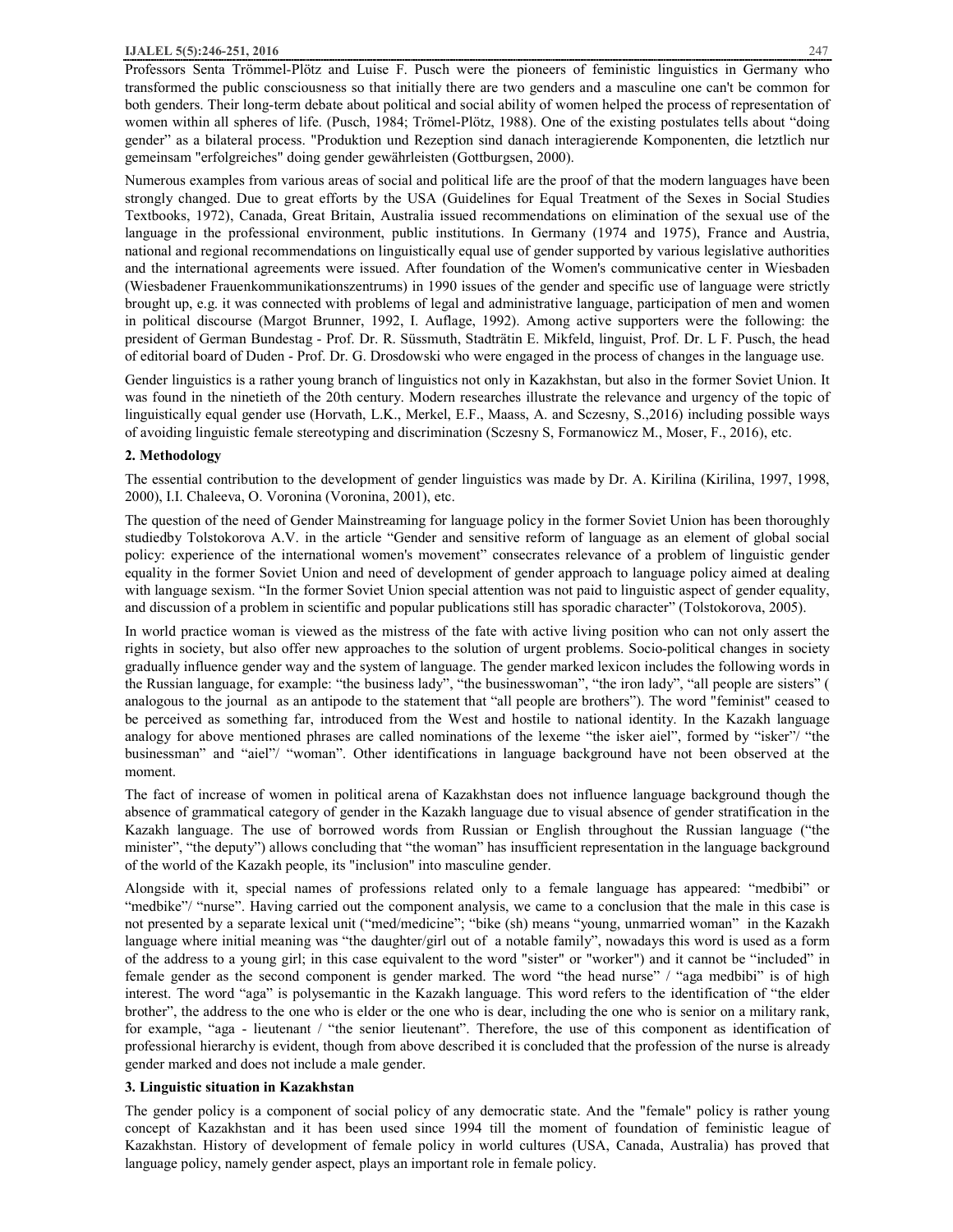#### **IJALEL 5(5):246-251, 2016** 248

At the moment national committee on issues on women and family, gender population policy under the leadership of the President of Kazakhstan coordinates work on implementation of gender policy in Kazakhstan. Its main objective is realization of a state policy concerning issues on family and equality of women and men in the context of strategy of development of Kazakhstan up to 2030, strategy of gender equality in Kazakhstan for 2006-2016 (the decree of the President of Kazakhstan dated November 29, 2005) and international treaties concerning family and gender equality. But, achievement of gender equality requires observance and formal legal equality in all spheres of life, one of which is, in our opinion, the gender and sensitive use of language.

However, the analysis of the catalog of educational resources of feministic league of Kazakhstan reflects the scope of researches in the field in the region concerning both languages (Kazakh and Russian). The majority of them are directed to assessment of the situation of women in Kazakhstan, development tendencies, a problem of unequal distribution of material and symbolical resources. For example, the works of Ashibaeva А.D. "Woman and social progress" (Ashibaeva, 1989); Balgosina R.O. "Female emensipation in Kazakhstan: historical experience and political period 1917-1941" (Balgoshina, 2001); Sarsembaeva R.B. "Market transformation of the Kazakhstani society: experience of the gender analysis" (Sarsembaeva, 2004); "Gender and political parties, instutute for the development of Kazakhstan" (2004); Concept of gender policy and purpose of century in Kazakhstan; The national commission on issues on family and women under the leadership of the President of Kazakhstan (2004), etc.

Concerning scientific researches on the topic of linguistic equality of genders we can name some works as Mamaeva G.B. "Features of the use of lexicon by women and men" (Mamaeva, 2003), G. Ismagulova "Linguocultural aspect of the gender relations: comparison of the German, Kazakh and Russian languages" (Ismagulova, 2005). Within studying of a problem G. Ismagulova brings up questions of linguocultural specifics of the gender relations in the Kazakh, Russian and German languages, representations of the gender relations in language background of the world, comparative analysis of paroemias of a gender perspectives in the specified languages.

Before discussing a question of the gender and legal use of the language in Kazakhstan, we would like to concern briefly the general language situation in Kazakhstan. With more than 120 nationalities, Kazakhstan is considered a polycultural society with 2 languages dominating in communication. Kazakh under the Constitution of RK in 1991 met the status of a state language. Russian in the territory of Kazakhstan is considered a language of international communication alongside with Kazakh. From here, written and oral communication is carried out under the law in 2 languages as it has been stated above in this article.

Gender and sensitive use of language in everyday spoken or written communication is especially relevant for Kazakhstan as culturally determined features of language policy in this cultural space have a gap due to the fact that special attention was not paid to gender democracy in the language. But at the same time, it creates an interesting platform for further researches in this direction. Language and political activity is determined by the fact that these aspirations are part of the general social transformations in our society.

Integrated approach to the analysis of gender and sensitive use of the language in Kazakhstan, systematization of theoretical knowledge demands studying foreign experience concerning gender reform of language and it is impossible without attraction of materials from other languages. Their critical judgment will allow avoiding possible problems

First of all, undertaking such researches, it would be desirable to use the tendencies of language transformations in Germany. The known social and linguistic factors connected with gender policy include:

*- feminization* (language transparency of women and men through the use of explicit forms);

*neutralization* (use of the general forms). "Die erste Strategie kann offenbar auf Unterstützung durch sprachpolitische Maßnahmen rechnen, wenn in der betreffenden Sprachgemeinschaft bereits Tendenzen des Sprachwandels zu beobachten sind, ... (Marlis Helinger, 1985). "Die Strategie der Neutralisierung bietet sich dagegen an, wenn die betreffende Sprache keine Genussprache ist …" (Marlis Helinger, 1985).

Feminization is a significant point applied to the language having developed gender system. The more intensive the syntactical aspect is expressed (articles, adjectives, pronouns, conjugation), the more significant is the position of the female gender in the language system (the Russian language). Understanding of the language as means of the social tool leads to the social and role functions of individuals in the society.

Thus, feminization can find application in our case concerning Russian (existence of a grammatical gender), and strategy of neutralization is applicable in Kazakh (absence of grammatical category). Besides, we find it possible to use *creative innovations* of the last years of the German linguists in disputable situations (Prof. Dr. Lann Hornscheidt, Humboldt Universität zu Berlin).

The strategy of neutralization is found in the case when the language has no gender distinction (the Kazakh language). We consider that not any linguistic culture can use one of these strategies in pure form. Consequently, for example, linguistic and cultural limitations in the use of the feminist expressions cannot be applied due to the style of the language (suffix '*sha*'-'*ша*'in Russian in the words as bibliotekarsha (femane librarian) is consideres as vulgar out of the style). In this case most of the European linguists offer the use of the creative (innovative) approach.

On the basis of the studied experience we can develop further recommendations about the non-gender use of language in written and oral speech which will be based on lexical and grammatical structures of the Kazakh and Russian languages and partially with the use of creative approach.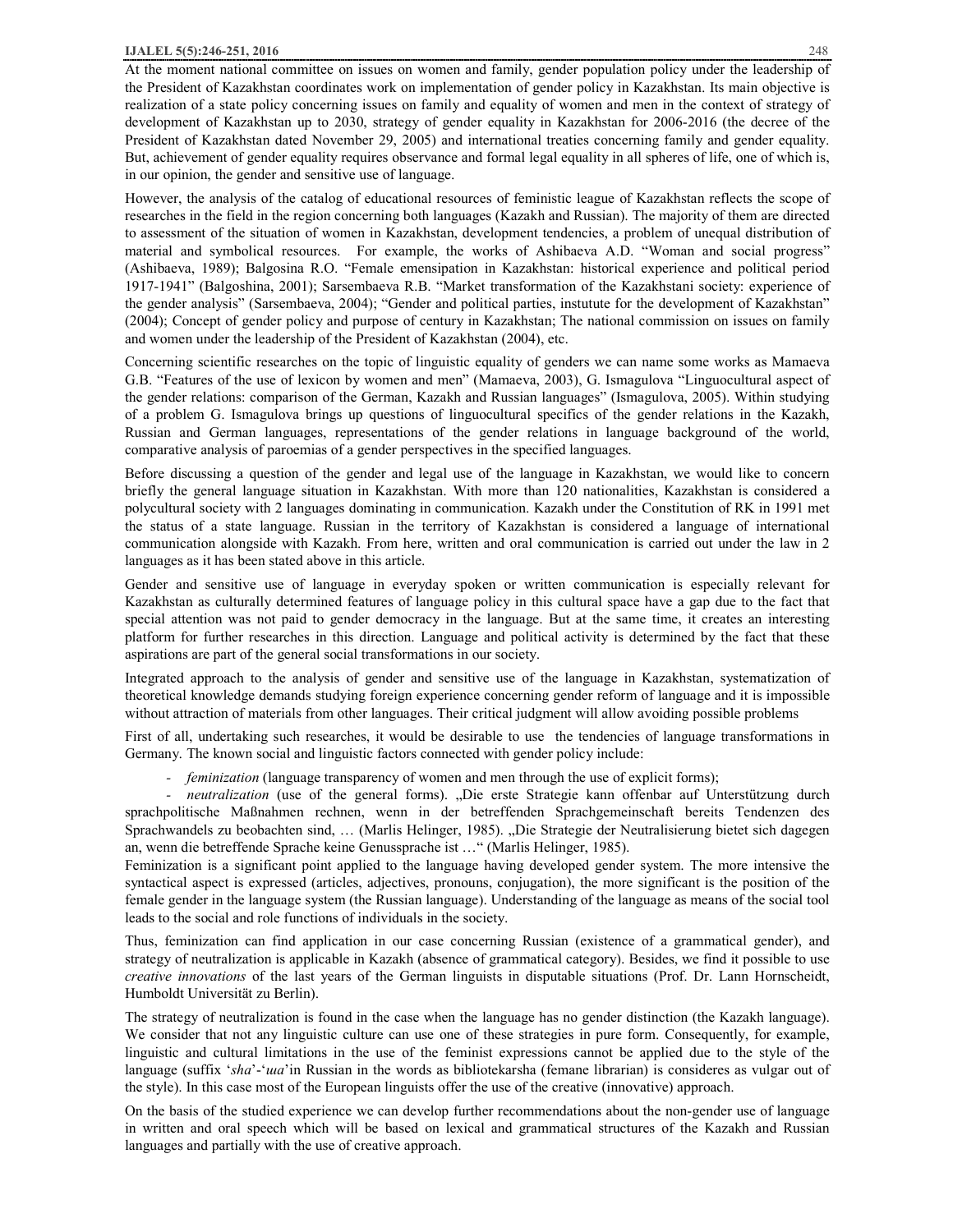# **4. Methods of research**

Issues of research allow and demand various research methods:

- empirical methods (open interviews, discussions, observation, written poll, verification of data);

- method of critical analysis;
- method of contrastive analysis.

Empirical methods (open interviews, discussions) as classical methods of social researches are also suitable for studying social opinion. Target group in this case includes people from various fields of activity. Poll has to show how society treats the gender equality in the Kazakh and Russian languages illustrating how expected changes in languages are important or will be apprehended.

Thus, poll will open new prospects or discussions about gained experience and will broaden the field of knowledge. The critical analysis of the presented literature in Kazakhstan and Germany gives the chance to define a status quo (problem) and offer practical alternatives.

The contrastive analysis will allow revealing what language reserves are available in both languages in order to make subsequent proposals on the use of the known strategy.

## **5. Results and Discussion**

In our research we analyzed the linguistic situation and readiness of society for the linguistic change connected with gender equality and ongoing events.

We conducted a survey among 40 respondents (20 women and 20 men) of various professional spheres, this survey contained the following questions:

- 1. What is your profession? (the aim of the question was to find out the ways of self-identification of mainly women in their occupations).
- 2. How could you name your profession taking the gender identification into account? (the aim of the question was to figure out the abilities of respondents to name themselves on the base of gender identification).
- 3. Have you ever thought of gender identifications concerning professions in your language as male dominating? (the aim of the question was to present the social awareness of gender identification inequality)

The survey mentioned above represented the following results (see Table 1):

| Ouestion                                        | Answers                           |
|-------------------------------------------------|-----------------------------------|
| What is your profession?                        | Laboratorian                      |
|                                                 | The Chairperson of the Department |
|                                                 | Lecturer                          |
|                                                 | Librarian                         |
|                                                 | Accountant                        |
|                                                 | Student                           |
|                                                 |                                   |
| How could you name your profession taking the   | Woman laboratorian                |
| gender identification into account?             | The Chairwoman of the Department  |
|                                                 | Woman lecturer                    |
|                                                 | Woman librarian                   |
|                                                 | Woman accountant                  |
|                                                 | Woman student                     |
| Have you ever thought of gender identifications | N <sub>0</sub>                    |
| concerning professions in your language as male |                                   |
| dominating?                                     |                                   |

Table 1. Survey on the gender identification in professional sphere

The analysis of the survey proved the low level of awareness of the studied problem in Kazakhstani society. However, as it has been stated above the fairness of the language based on gender principle has been one of the factors for establishing equality in the society due to the changes in the language having the power of transformation in the community. For reaching gender equality it is necessary to follow formal legal equality in all human spheres, one of those is gender and sensitive use of the language.

The table below presents information on comparative analysis of the use of strategies aimed at reaching gender equality in the languages based on three chosen languages – German, Russian and Kazakh (see Table 2):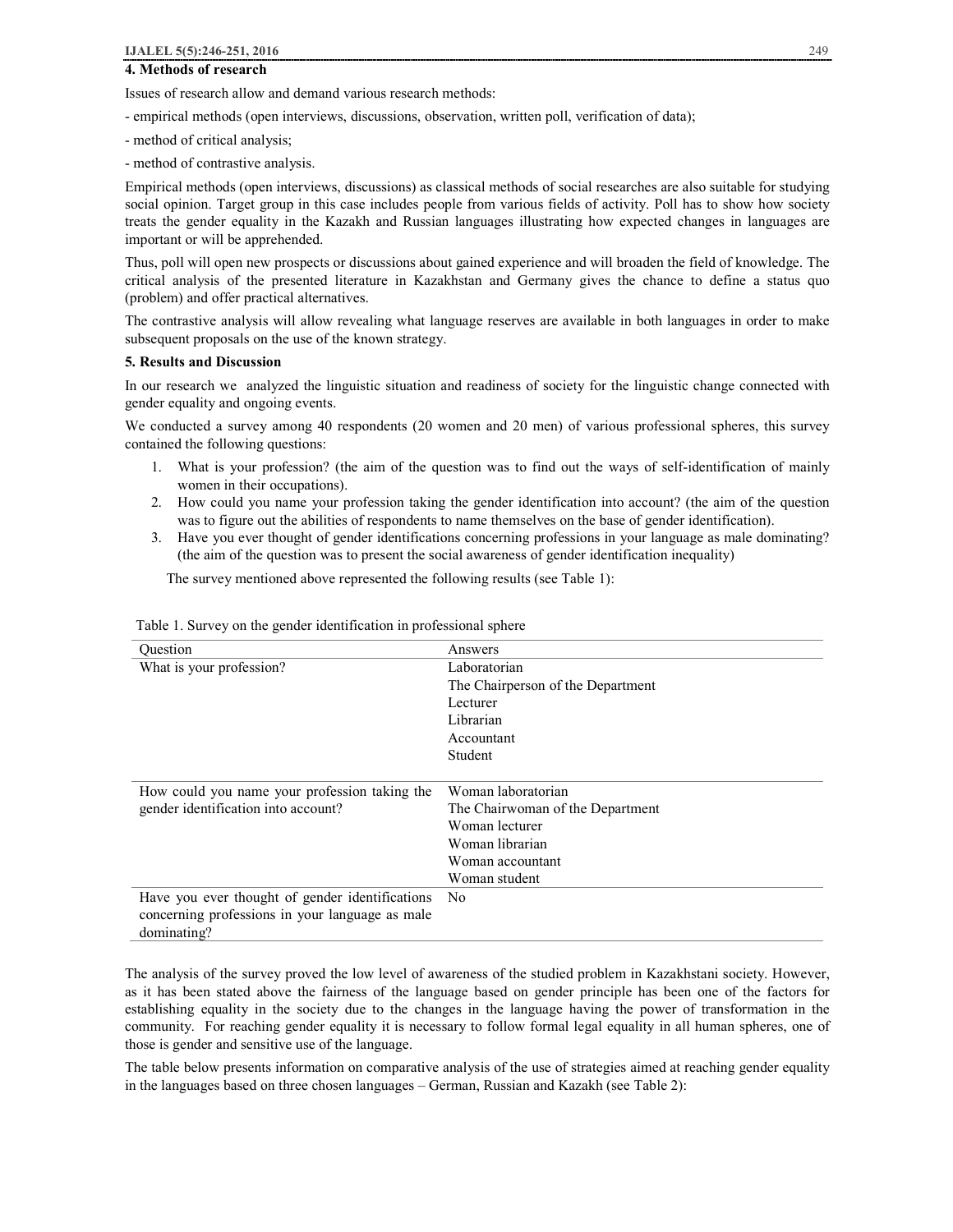| Language | Grammatical<br>gender in the<br>language<br>(presence/absence) | Lexical<br>and<br>semantic<br>properties                                                                                                                         | Strategies                                                                                                                                                                                                                                                                                                                                                                                                                                                                                         |                                                                                |
|----------|----------------------------------------------------------------|------------------------------------------------------------------------------------------------------------------------------------------------------------------|----------------------------------------------------------------------------------------------------------------------------------------------------------------------------------------------------------------------------------------------------------------------------------------------------------------------------------------------------------------------------------------------------------------------------------------------------------------------------------------------------|--------------------------------------------------------------------------------|
|          |                                                                |                                                                                                                                                                  | Feminization                                                                                                                                                                                                                                                                                                                                                                                                                                                                                       | Neutralization                                                                 |
| German   | $+$                                                            | Damen und Herren!<br>Geschäftsmann/<br>Geschäftsfrau                                                                                                             | Lehrerin                                                                                                                                                                                                                                                                                                                                                                                                                                                                                           | Lehrperson<br>Lehrkräfte<br>Direktion Leitung<br>Studierende                   |
| Russian  | $\boldsymbol{+}$                                               | Дамы и господа! (Damy<br>I gospoda! - Ladies and<br>Gentlemen!)<br>Бизнесмен/ бизнес-леди<br>(Biznesmen, Biznesledi -<br>Businessman,<br><i>Businesswoman</i> )  | Адвокатша (Advocat-<br>sha, suffix $-sha$ is<br>indicating the<br>belonging to the<br>feminine gender in<br>$Russian)$ – woman<br>lawyer;<br>Учительница<br>$(uchitel' nitsa) - woman$<br><i>teacher</i> :<br>Лаборантка<br>(laborantka -<br>laboratory assistant-<br>according to the<br>analogy of manicurist,<br>knitter, lacemaker,<br>obstetrician (taken<br>from Classificatory of<br>professions and<br>occupations of<br>technical, professional<br>and higher education<br>SC RK 05-2008) | Directory<br>Administration<br>Studentship (instead<br>of students)            |
| Kazakh   |                                                                | (Khanymdar men myrzalar!-<br>Ladies and Gentlemen!)<br>(Medbike, medbibi- Woman<br>nurse, male nurse)<br>$(Isker/Isker aiel -$<br>Businessman,<br>Businesswoman) | Cannot be possible due<br>to the absence of word-<br>building morphemes                                                                                                                                                                                                                                                                                                                                                                                                                            | Isker<br>qauym<br><b>Business</b> people<br>Stuidenttik qauym -<br>Studentship |

Table 2. Basic strategies used for reaching gender equality in German, Russian and Kazakh languages

Violation of gender equality is seen in everyday communication. Here are some examples:

Frequently used forms of address in written communication:

- · *Dear readers! (in the library)*
- · *Dear teachers! (official letters from the authorities)*
- · *The sick person (in the hospital)*
- · *Nationality – Kazakh, Russian, German (questionnaire of Ministry of education and science of the Republic of Kazakhstan )*
- · Tatyana Arkhipova a participant of ski competition (the Russian 'uchastnik', where '-nik' is a male indicating suffix – the course is News Programme on the "Alau" Channel, dated 18.03.16.
- Aiel azamattar! ('Women Citizens' as a direct Kazakh-English translation the course is Daua Programme, "Kazakhstan Channel", dated 19.03.16.

# **6. Conclusion**

Thus, the analysis of the relevant literature has allowed identifying linguistic and extra linguistic factors of gender reform of language in Kazakhstan.

On the basis of the gained experience it is necessary to develop further recommendations on non-gender use of the language both in written, and in oral communication which will be based on lexical and grammatical structures of Kazakh and Russian languages and partially with the use of creative approach.

In the nearest future more expanded interviewing at various levels is to be planned. Main questions to be discussed can be formulated as follows: what is the state of awareness of this subject in Kazakhstan? Who is in advance of this question: linguists, mass media or literature? This material will give an opportunity to analyze the attitude of society to a problem of the gender and equal use of language and its prospects as well.